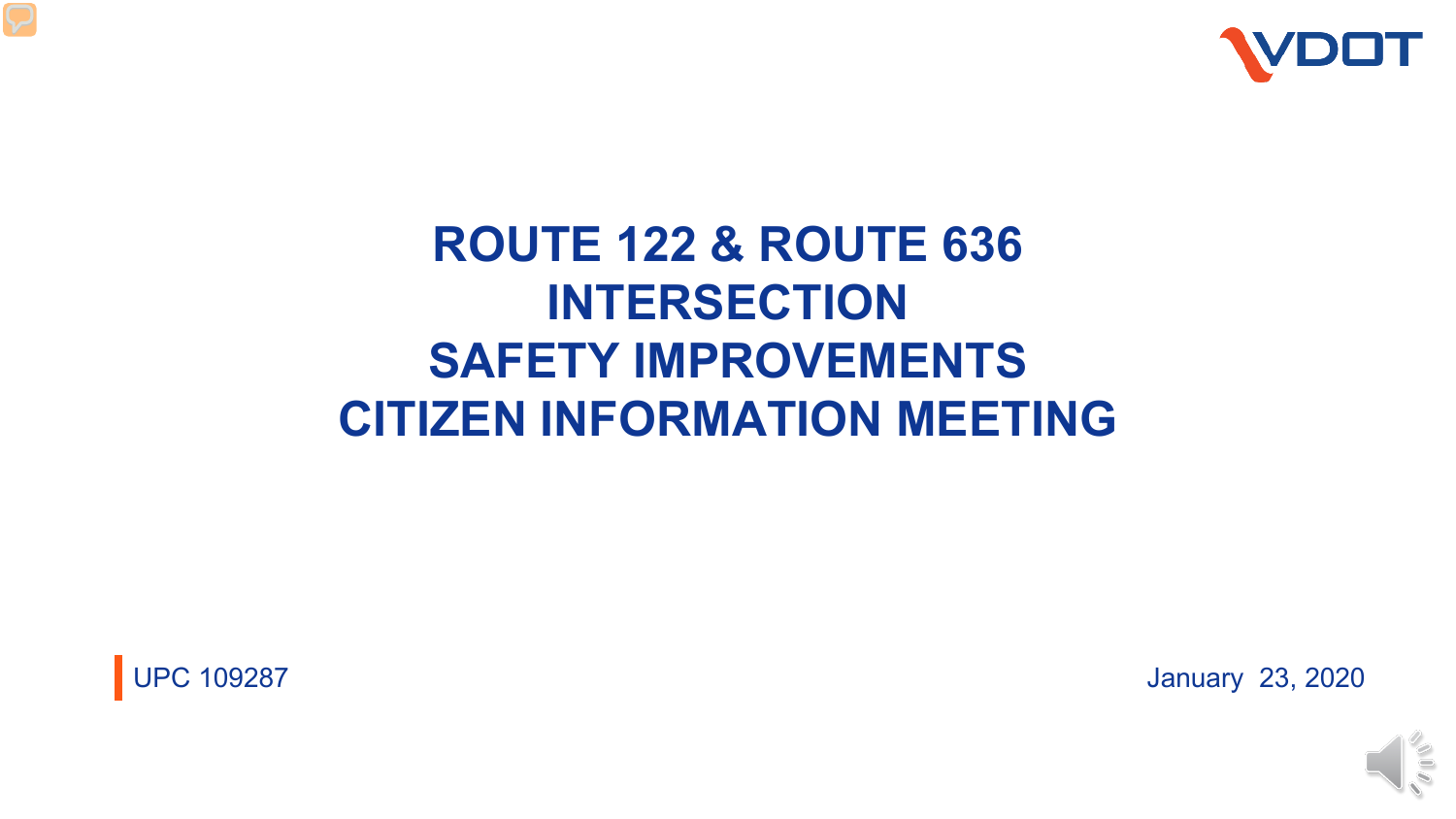# **Project History**

### **Smart Scale Project - \$2.8 Million**

- **Application by Franklin County Fall 2015**
- **Approved by CTB June 2016**
- **Predominant crash pattern** 
	- Rear-end crashes on Route 122

### **Original Project Purpose – Improve Safety**

- **Construct left turn lane on NB Route 122 to reduce rear-end crashes**
- **Other features included:**
	- Lengthen the right turn lane onto Hardy Road
	- Relocate existing entrances to commercial business
	- Widen roadway shoulders on Route 122

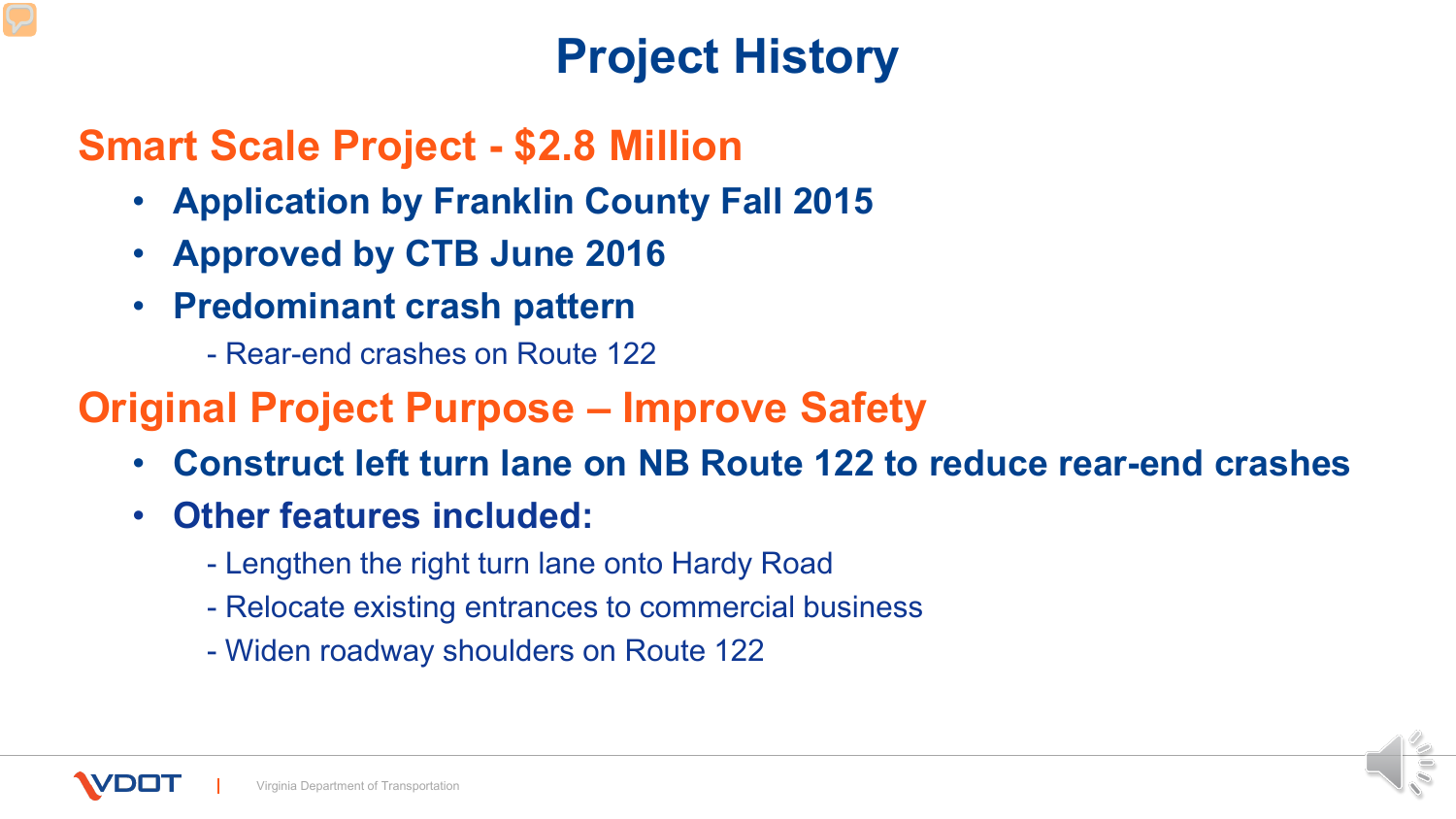## **Project Refinement**

### **What changed after project approval?**

- **Predominant crash pattern changed from rear-end to angle crashes**
	- Angle crashes increased for vehicles turning from and onto Hardy Road
	- Severe injury crashes increased
	- Fatal crashes increased
- **In response, VDOT re-evaluated the planned improvements**
	- Considered a traffic signal and a roundabout to reduce angle crashes
	- Roundabout selected better safety performance at comparable cost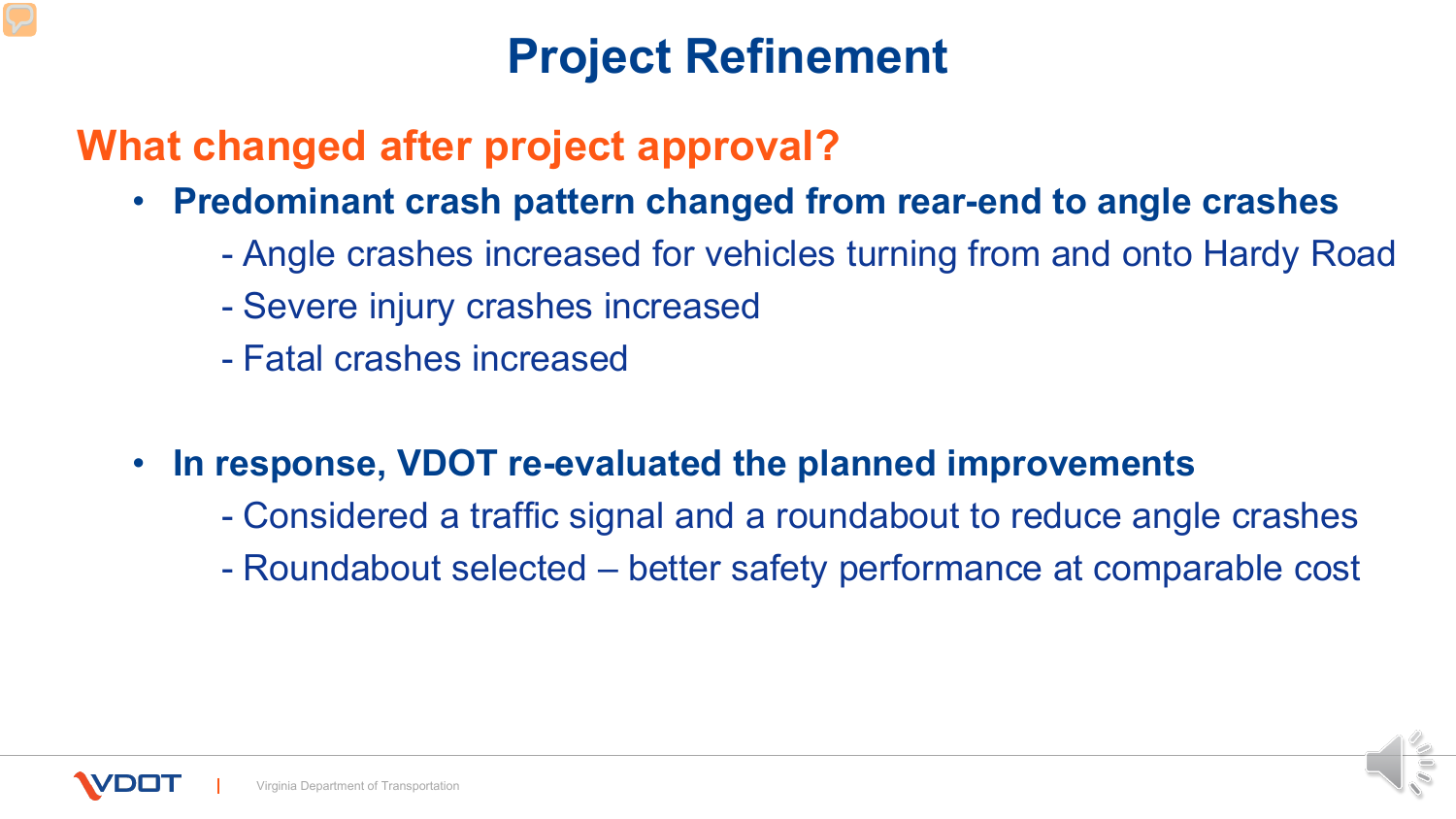# **Why a Roundabout?**

### **Improved safety**

- Reduces number of points where vehicles can cross paths
- Eliminates potential for right-angle and head-on crashes
- Converts all turning movement to right turns which are safer

## **Safer speeds**

- Promotes lower speeds on intersection approach
- Gives drivers more time to react

## **Increased efficiency**

- Means fewer stops, less delays, and shorter queues
- Improves efficiency as compared to traffic signals

## **Long-term, cost-effective solution**

• Reduces long-term costs for operations and maintenance

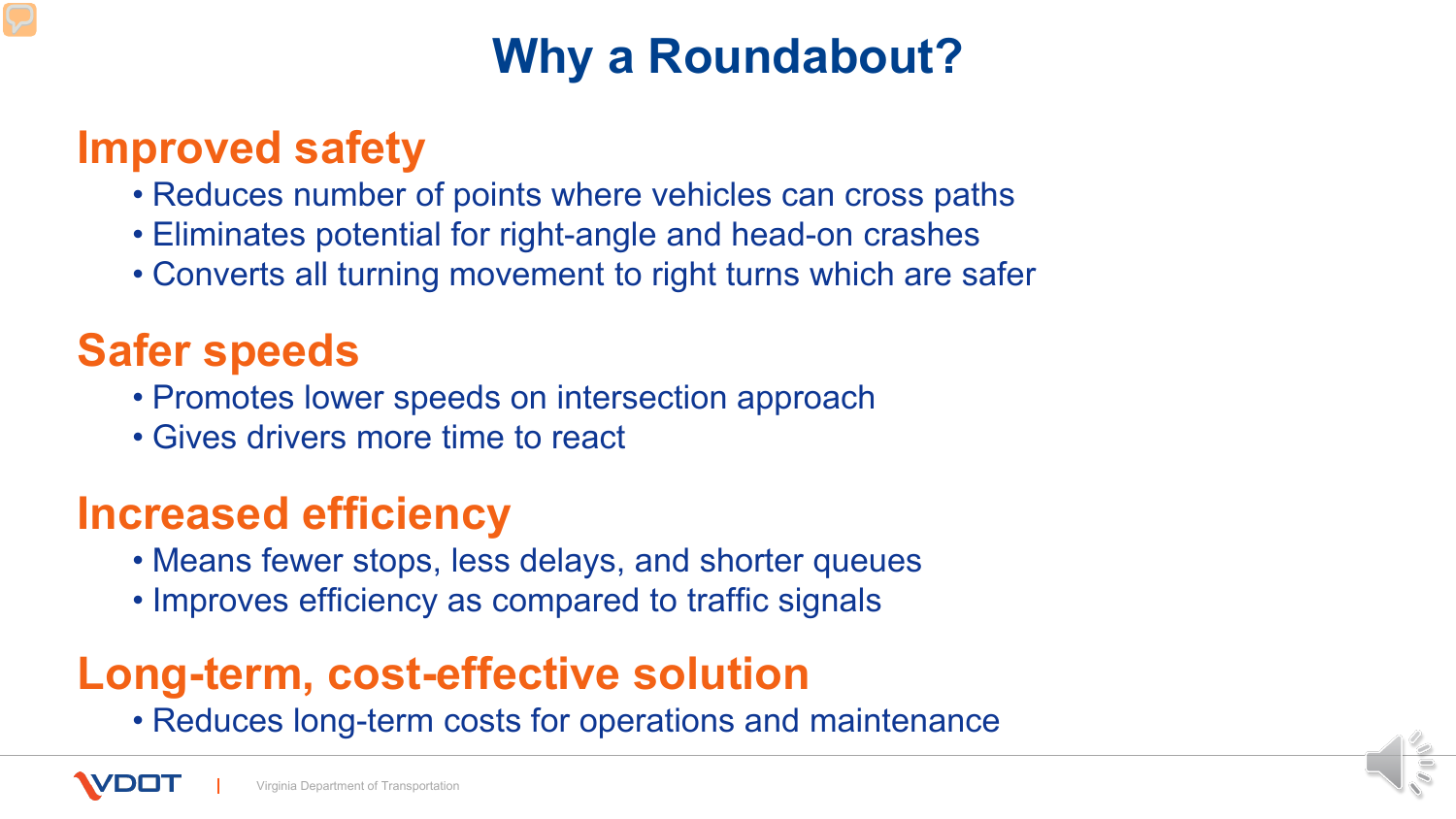## **Intersection Layout**

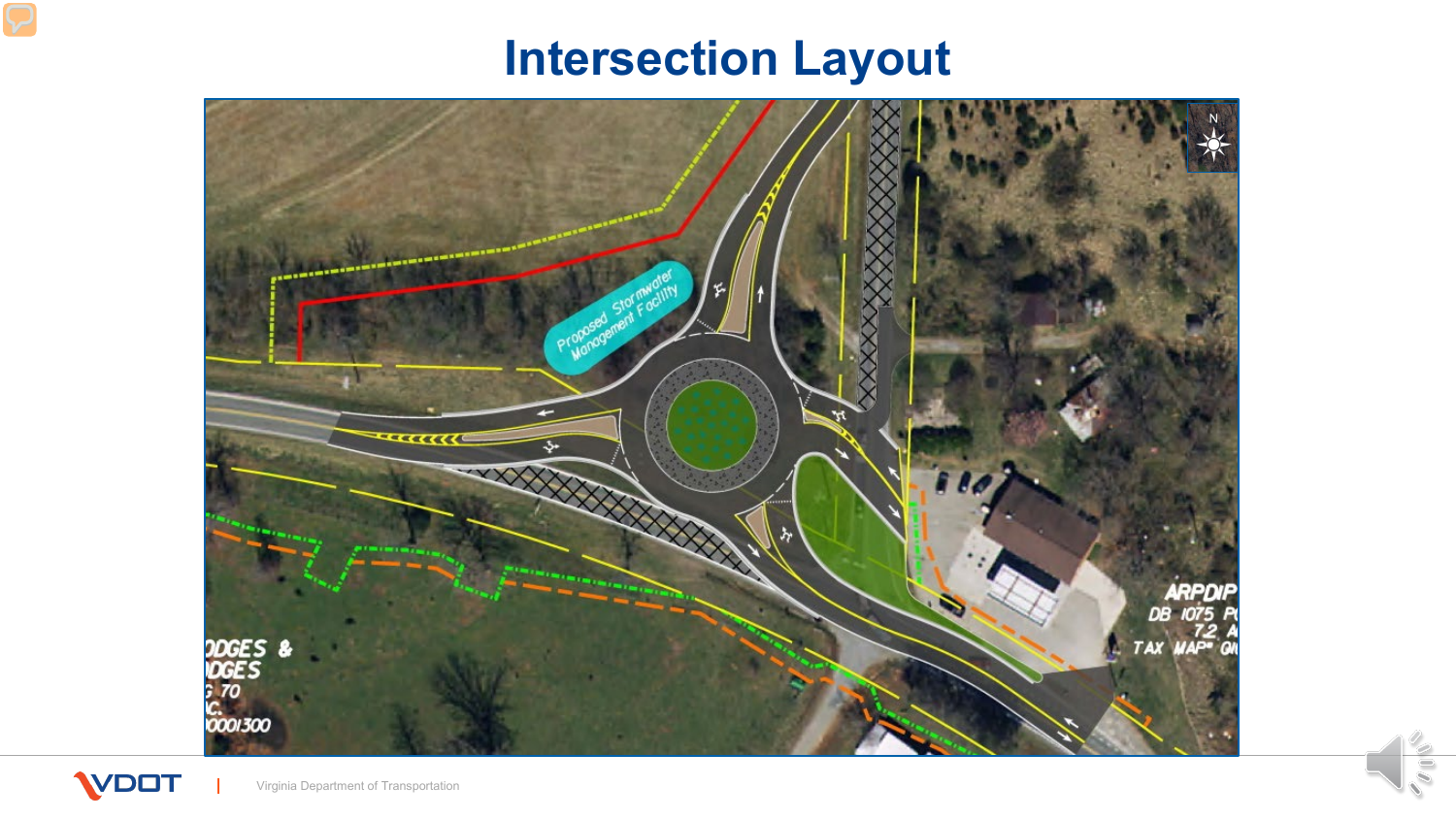### **FHWA Roundabout Information**

#### What is a roundabout?

A roundabout is a type of circular intersection with yield control of entering traffic, islands on the approaches, and appropriate roadway curvature to reduce vehicle speeds.

Modern roundabouts are different from rotaries and other traffic circles. For example, roundabouts are typically smaller than the large, high-speed rotaries still in use in some parts of the country. In addition, roundabouts are typically larger than neighborhood traffic circles used to calm traffic.

#### A roundabout has these characteristics:

#### No need to change lanes to exit Counterclockwise circulation **Yield signs** at entries Generally **Circular Shape Geometry** that forces slow speeds Can have more than one lane

Source: Roundabouts: An Informational Guide. Federal Highway Administration,<br>Washington, D.C., latest version, except as noted.

#### Why consider a roundabout?

Compared to other types of intersections, roundabouts have demonstrated safety and other benefits.

#### **Roundabouts:**

- > Improve safety
	- More than 90% reduction in fatalities\*
	- 76% reduction in injuries\*\*
	- 35% reduction in all crashes\*\*
	- Slower speeds are generally safer for pedestrians

With roundabouts, head-on and high-speed right angle collisions are virtually eliminated.





[Roundabout]

Potential vehicle conflict point

Observational Before-After Study." Transportation Research Record 1751, Transportation<br>Research Board (TRB), National Academy of Sciences (NAS), Washington, D.C., 2001.

\*\* NCHRP Report 572: Roundabouts in the United States. National Cooperative Highway Research Program, TRB, NAS, Washington, D.C., 2007.